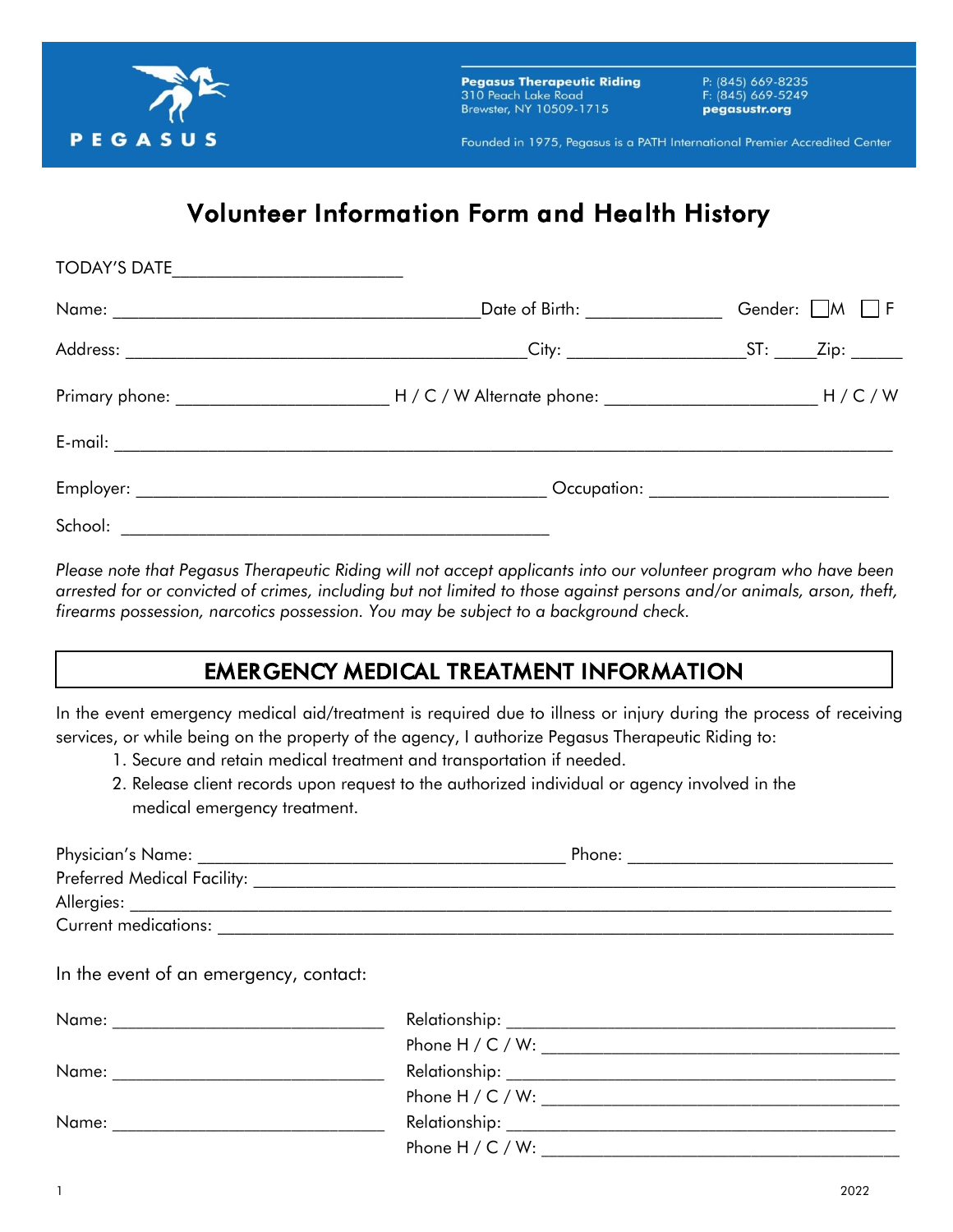

#### *CONSENT PLAN*

This authorization includes x-ray, surgery, hospitalization, medication and any treatment procedure deemed "lifesaving" by the physician. This provision will only be invoked if the person(s) listed is/are unable to be reached.  *CONSENT DO NOT CONSENT*

#### *CONFIDENTIALITY AGREEMENT*

I understand that all information (written and verbal) about PEGASUS THERAPEUTIC RIDING, INC. participants is confidential and will not be shared with anyone without the expressed written consent of the participant or if a minor, their parent/guardian/conservator.  *CONFIRM*

#### *VOLUNTEER WAIVER OF LIABILITY*

As a visitor/volunteer to PEGASUS THERAPEUTIC RIDING, INC. I acknowledge the risks and potential thereof in horseback riding, related equine activities and use of PEGASUS THERAPEUTIC RIDING, INC. facilities. However, I feel that the possible benefits to myself/my child/my ward/my clients are greater than the risk assumed. I hereby, intending to be legally bound for myself, my heirs, successors, assigns, executors and administrators, waive and release forever discharge the said my heirs, successors, assigns, executors and administrators all claims for damages against PEGASUS THERAPEUTIC RIDING, INC., its Board of Directors, instructors, therapists, aids, volunteers, employees and/or any farms, stables, clubs and its officers, directors, employees, agents, landowners and members for any and all injuries and/or losses I/my child/my ward/my clients may sustain while participating in activities from whatever cause including, but, not limited to the negligence of these released parties. This hold harmless agreement shall extend to all activities engaged in including but not limited to equine activities, horseback riding and use OF PEGASUS THERAPEUTIC RIDING, INC. facilities. I have read and understood the foregoing and fully consent to the provisions contained herein.  *CONFIRM*

#### *PHOTO RELEASE*

2 and  $2022$ For valuable consideration given and which is hereby acknowledged, the undersigned hereby grants to PEGASUS THERAPEUTIC RIDING, INC. permission to take or have taken still and moving photographs and films including television pictures of my child/self and consents and authorizes PEGASUS THERAPEUTIC RIDING, INC., its advertising-agencies, news media, and any others persons interested in PEGASUS THERAPEUTIC RIDING, INC., and its work, to use and reproduce the photographs, films and pictures and to circulate and publicize the same by all means including but not limited to newspapers, television media, email, website, social media, brochures, pamphlets, instructional material, books, clinical material, and any other form of media. With respect to the foregoing matters, no inducements or promises have been made to me/us to secure my/our signature(s) to this release other than the intention of PEGASUS THERAPEUTIC RIDING, INC. to use or cause to be used such photographs, films and pictures for the primary purpose of promoting and aiding PEGASUS THERAPEUTIC RIDING, INC. and its work. □ **CONSENT** □ **DO NOT CONSENT**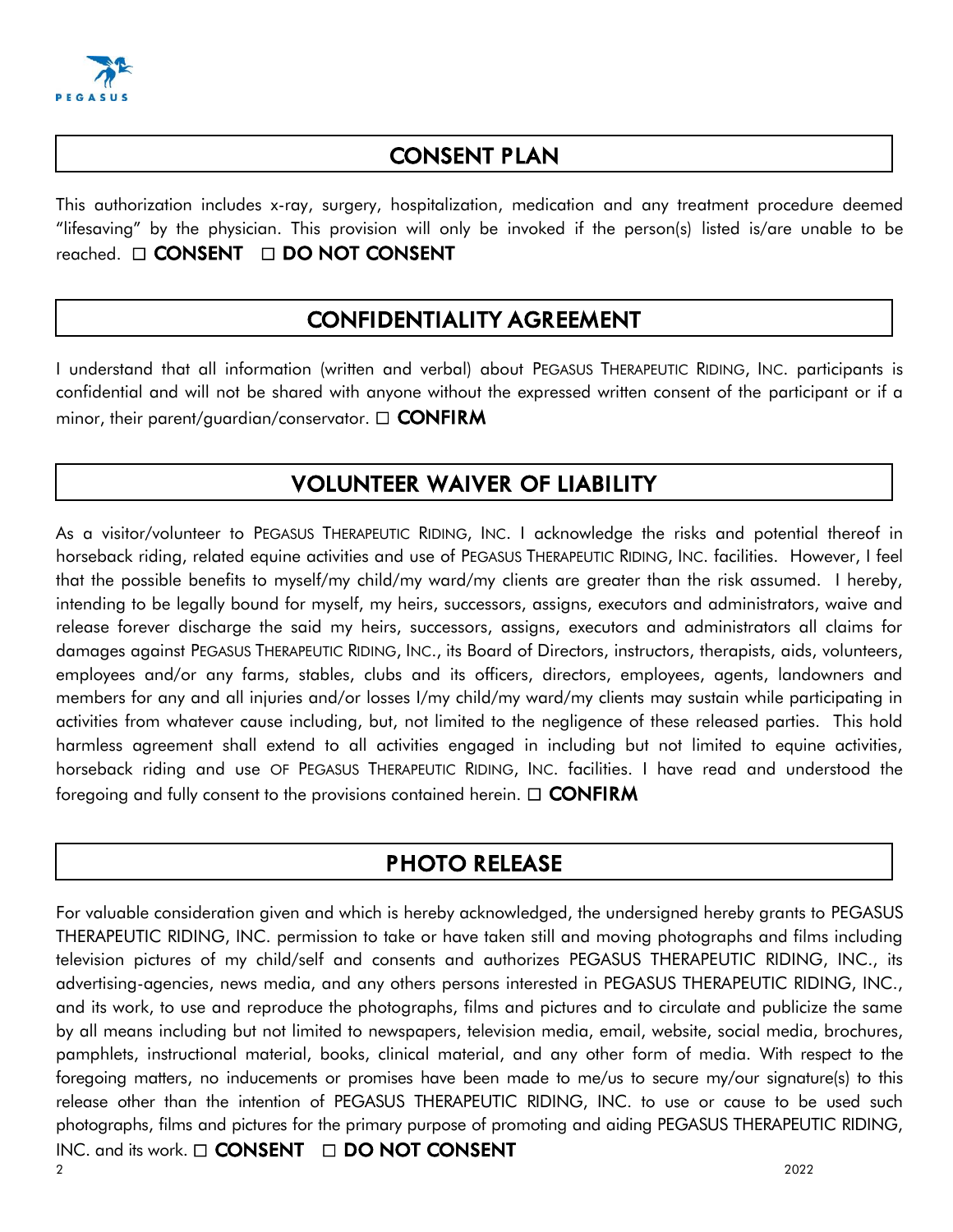

#### *VOLUNTEER QUESTIONNAIRE*

Thank you for your interest in volunteering with Pegasus Therapeutic Riding. Please complete the following questionnaire along with the Volunteer Information Sheet.

*How did you hear about Pegasus Therapeutic Riding?* (e.g. website, newspaper, school, friend, etc.):

 $\mathcal{L}_\mathcal{L} = \{ \mathcal{L}_\mathcal{L} = \{ \mathcal{L}_\mathcal{L} = \{ \mathcal{L}_\mathcal{L} = \{ \mathcal{L}_\mathcal{L} = \{ \mathcal{L}_\mathcal{L} = \{ \mathcal{L}_\mathcal{L} = \{ \mathcal{L}_\mathcal{L} = \{ \mathcal{L}_\mathcal{L} = \{ \mathcal{L}_\mathcal{L} = \{ \mathcal{L}_\mathcal{L} = \{ \mathcal{L}_\mathcal{L} = \{ \mathcal{L}_\mathcal{L} = \{ \mathcal{L}_\mathcal{L} = \{ \mathcal{L}_\mathcal{$ 

| What is your availability? (Check all that apply):<br>(Classes are held Monday through Saturday with some Special Events)<br>Weekday mornings<br>Weekday afternoons<br>Saturday mornings<br>Saturday afternoons           |  |  |  |  |  |
|---------------------------------------------------------------------------------------------------------------------------------------------------------------------------------------------------------------------------|--|--|--|--|--|
| While most volunteer opportunities are in program, we also offer volunteer opportunities in other<br>areas. Please indicate any other areas of interest:<br>□ Barn □ Garden □ Facilities/Maintenance □ Development/Events |  |  |  |  |  |
| Do you have horse experience? (Check one): Yes No                                                                                                                                                                         |  |  |  |  |  |
|                                                                                                                                                                                                                           |  |  |  |  |  |
|                                                                                                                                                                                                                           |  |  |  |  |  |
|                                                                                                                                                                                                                           |  |  |  |  |  |
|                                                                                                                                                                                                                           |  |  |  |  |  |
|                                                                                                                                                                                                                           |  |  |  |  |  |
|                                                                                                                                                                                                                           |  |  |  |  |  |
|                                                                                                                                                                                                                           |  |  |  |  |  |
| Do you have training or experience working with people with special needs? $\Box$ Yes $\Box$ No                                                                                                                           |  |  |  |  |  |
|                                                                                                                                                                                                                           |  |  |  |  |  |
|                                                                                                                                                                                                                           |  |  |  |  |  |
|                                                                                                                                                                                                                           |  |  |  |  |  |
|                                                                                                                                                                                                                           |  |  |  |  |  |
|                                                                                                                                                                                                                           |  |  |  |  |  |
|                                                                                                                                                                                                                           |  |  |  |  |  |
|                                                                                                                                                                                                                           |  |  |  |  |  |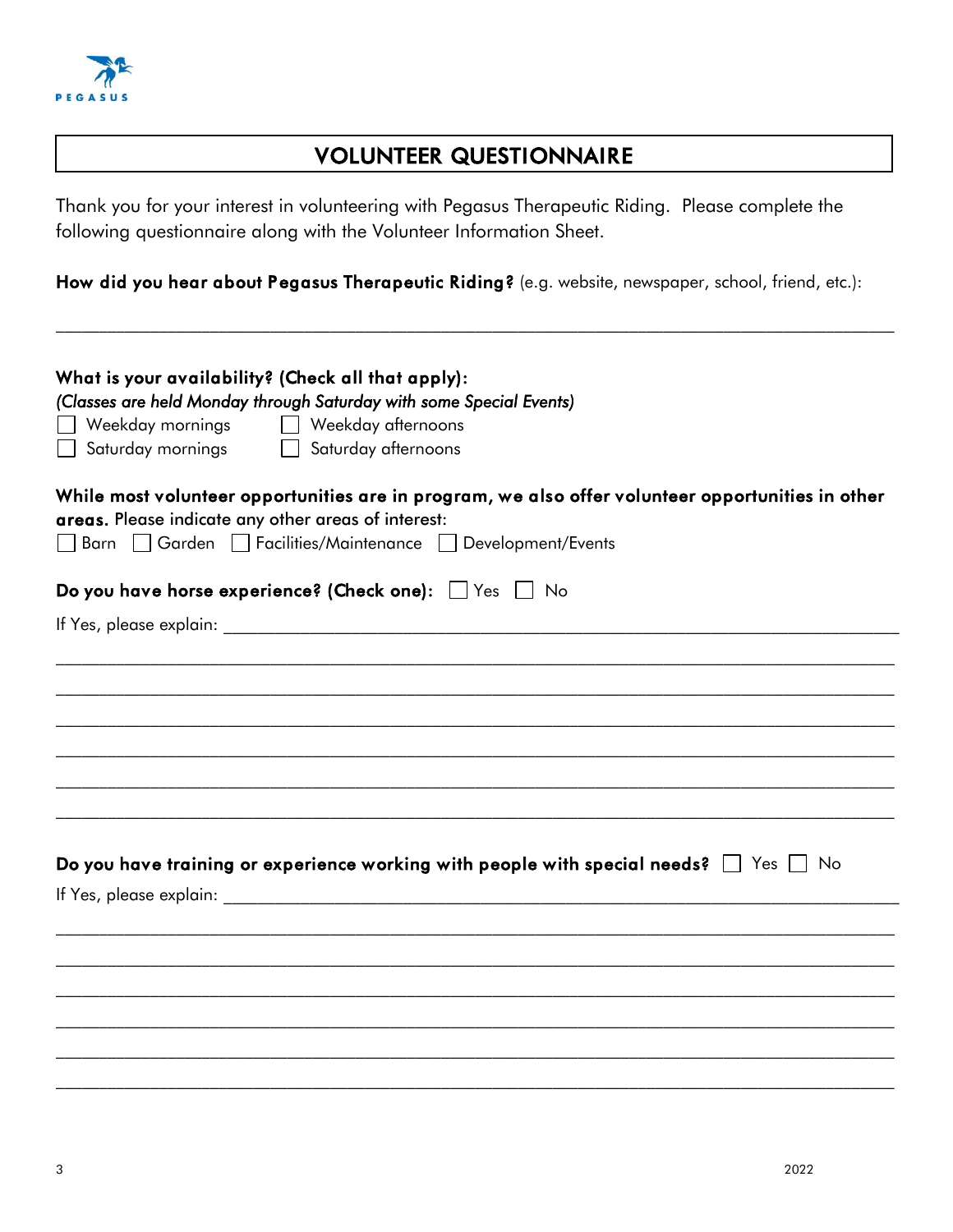PEGASUS

| Please provide a minimum of one reason you are interested in volunteering for Pegasus<br>Are you here to fulfill community service or organization's volunteer requirements? $\Box$ Yes $\Box$ No<br>Please list the names of any programs or agencies for which you have volunteered in the last 5<br>years and briefly describe your duties:<br>Please list two individuals that we may use as references. Include their name, relationship to you<br>and their contact information. | Do you have health issues or physical limitations that we should be aware of? $\Box$ Yes $\Box$ No |
|----------------------------------------------------------------------------------------------------------------------------------------------------------------------------------------------------------------------------------------------------------------------------------------------------------------------------------------------------------------------------------------------------------------------------------------------------------------------------------------|----------------------------------------------------------------------------------------------------|
|                                                                                                                                                                                                                                                                                                                                                                                                                                                                                        |                                                                                                    |
|                                                                                                                                                                                                                                                                                                                                                                                                                                                                                        |                                                                                                    |
|                                                                                                                                                                                                                                                                                                                                                                                                                                                                                        |                                                                                                    |
|                                                                                                                                                                                                                                                                                                                                                                                                                                                                                        |                                                                                                    |
|                                                                                                                                                                                                                                                                                                                                                                                                                                                                                        |                                                                                                    |
|                                                                                                                                                                                                                                                                                                                                                                                                                                                                                        |                                                                                                    |
|                                                                                                                                                                                                                                                                                                                                                                                                                                                                                        |                                                                                                    |
|                                                                                                                                                                                                                                                                                                                                                                                                                                                                                        |                                                                                                    |
|                                                                                                                                                                                                                                                                                                                                                                                                                                                                                        |                                                                                                    |
|                                                                                                                                                                                                                                                                                                                                                                                                                                                                                        |                                                                                                    |
|                                                                                                                                                                                                                                                                                                                                                                                                                                                                                        |                                                                                                    |
|                                                                                                                                                                                                                                                                                                                                                                                                                                                                                        |                                                                                                    |
|                                                                                                                                                                                                                                                                                                                                                                                                                                                                                        |                                                                                                    |
|                                                                                                                                                                                                                                                                                                                                                                                                                                                                                        |                                                                                                    |
|                                                                                                                                                                                                                                                                                                                                                                                                                                                                                        |                                                                                                    |
|                                                                                                                                                                                                                                                                                                                                                                                                                                                                                        |                                                                                                    |
|                                                                                                                                                                                                                                                                                                                                                                                                                                                                                        |                                                                                                    |
|                                                                                                                                                                                                                                                                                                                                                                                                                                                                                        |                                                                                                    |
|                                                                                                                                                                                                                                                                                                                                                                                                                                                                                        |                                                                                                    |
|                                                                                                                                                                                                                                                                                                                                                                                                                                                                                        |                                                                                                    |
|                                                                                                                                                                                                                                                                                                                                                                                                                                                                                        |                                                                                                    |
|                                                                                                                                                                                                                                                                                                                                                                                                                                                                                        |                                                                                                    |
|                                                                                                                                                                                                                                                                                                                                                                                                                                                                                        |                                                                                                    |
|                                                                                                                                                                                                                                                                                                                                                                                                                                                                                        |                                                                                                    |
|                                                                                                                                                                                                                                                                                                                                                                                                                                                                                        |                                                                                                    |
|                                                                                                                                                                                                                                                                                                                                                                                                                                                                                        |                                                                                                    |
|                                                                                                                                                                                                                                                                                                                                                                                                                                                                                        |                                                                                                    |
|                                                                                                                                                                                                                                                                                                                                                                                                                                                                                        |                                                                                                    |
|                                                                                                                                                                                                                                                                                                                                                                                                                                                                                        |                                                                                                    |
|                                                                                                                                                                                                                                                                                                                                                                                                                                                                                        |                                                                                                    |
|                                                                                                                                                                                                                                                                                                                                                                                                                                                                                        |                                                                                                    |
|                                                                                                                                                                                                                                                                                                                                                                                                                                                                                        |                                                                                                    |
|                                                                                                                                                                                                                                                                                                                                                                                                                                                                                        |                                                                                                    |
|                                                                                                                                                                                                                                                                                                                                                                                                                                                                                        |                                                                                                    |
|                                                                                                                                                                                                                                                                                                                                                                                                                                                                                        |                                                                                                    |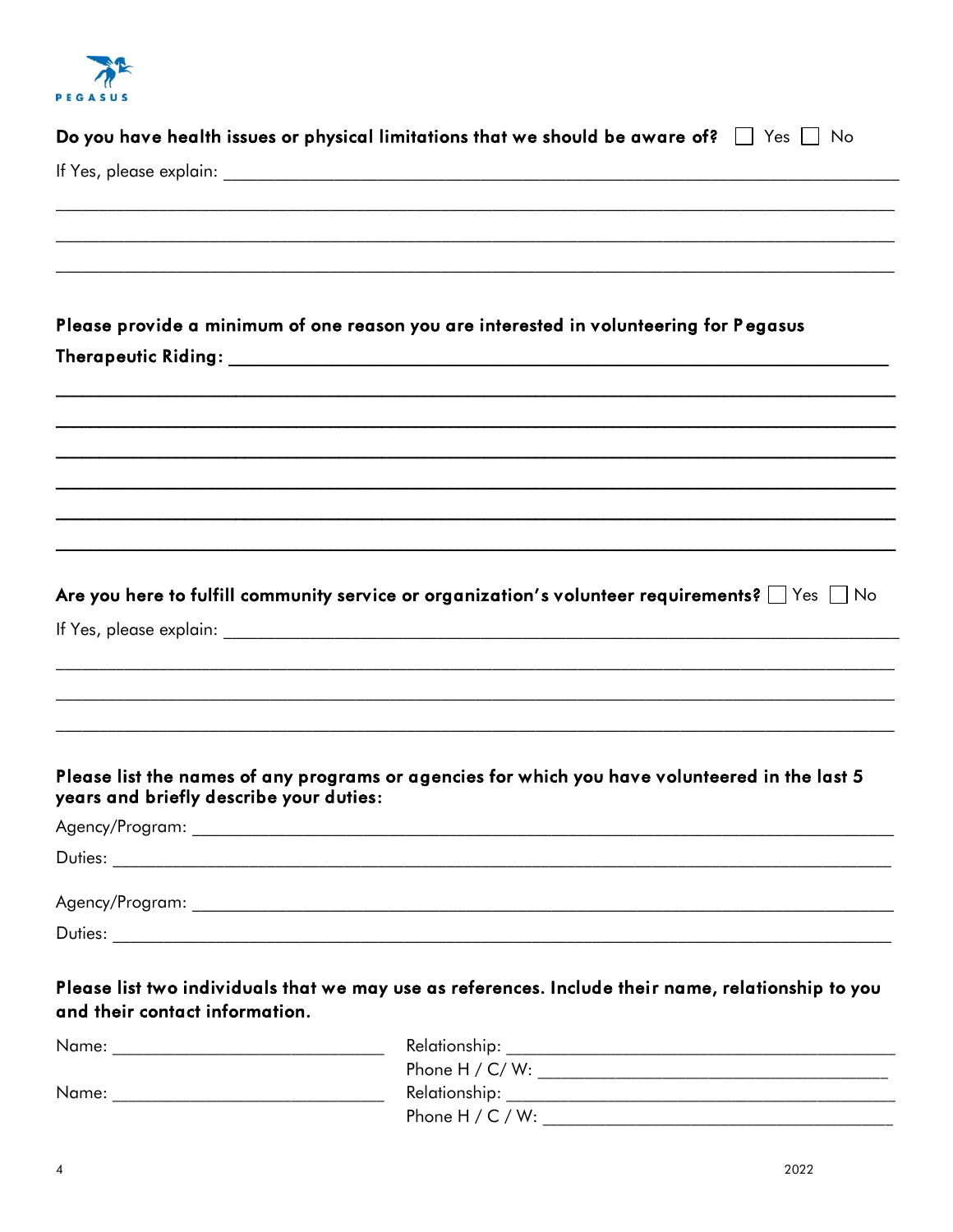

| Please indicate any areas where you have experience and/or expertise (check all that apply):<br>Fundraising Communications/Social Media Grant Writing Event Planning<br>□ Photography/Video □ Arts/Crafts □ Music □ Gardening □ Sewing<br>Veteran/Armed Forces   At-Risk & Disadvantaged Individuals   Social Work<br>□ Psychology/Mental Health/PTSD □ Therapy (e.g. physical, occupational, speech)<br>Maintenance Repairs and Improvements   Serving on Non-Profit Board<br><b>Other</b> |
|---------------------------------------------------------------------------------------------------------------------------------------------------------------------------------------------------------------------------------------------------------------------------------------------------------------------------------------------------------------------------------------------------------------------------------------------------------------------------------------------|
|                                                                                                                                                                                                                                                                                                                                                                                                                                                                                             |
|                                                                                                                                                                                                                                                                                                                                                                                                                                                                                             |
|                                                                                                                                                                                                                                                                                                                                                                                                                                                                                             |
|                                                                                                                                                                                                                                                                                                                                                                                                                                                                                             |
|                                                                                                                                                                                                                                                                                                                                                                                                                                                                                             |
|                                                                                                                                                                                                                                                                                                                                                                                                                                                                                             |
|                                                                                                                                                                                                                                                                                                                                                                                                                                                                                             |
| Have you ever been arrested for or convicted of a crime? $\Box$ Yes $\Box$ No                                                                                                                                                                                                                                                                                                                                                                                                               |
| Have you ever been listed on a registry for child abuse? $\Box$ Yes $\Box$ No                                                                                                                                                                                                                                                                                                                                                                                                               |
| Have you ever been convicted of arson? $\Box$ Yes $\Box$ No                                                                                                                                                                                                                                                                                                                                                                                                                                 |
|                                                                                                                                                                                                                                                                                                                                                                                                                                                                                             |
|                                                                                                                                                                                                                                                                                                                                                                                                                                                                                             |
|                                                                                                                                                                                                                                                                                                                                                                                                                                                                                             |
|                                                                                                                                                                                                                                                                                                                                                                                                                                                                                             |

### *ACKNOWLEDGEMENT STATEMENT*

*"I certify that all the information provided on this form is true, accurate, and up to date, and guarantee to alert Pegasus staff to any changes or updates."*

| Signature:                                                                   | Date: |  |
|------------------------------------------------------------------------------|-------|--|
| Signature:                                                                   | Date: |  |
| Signature of parent/legal guardian/conservator of Volunteer in his/her name. |       |  |
| <b>REQUIRED if Volunteer is under 18.</b>                                    |       |  |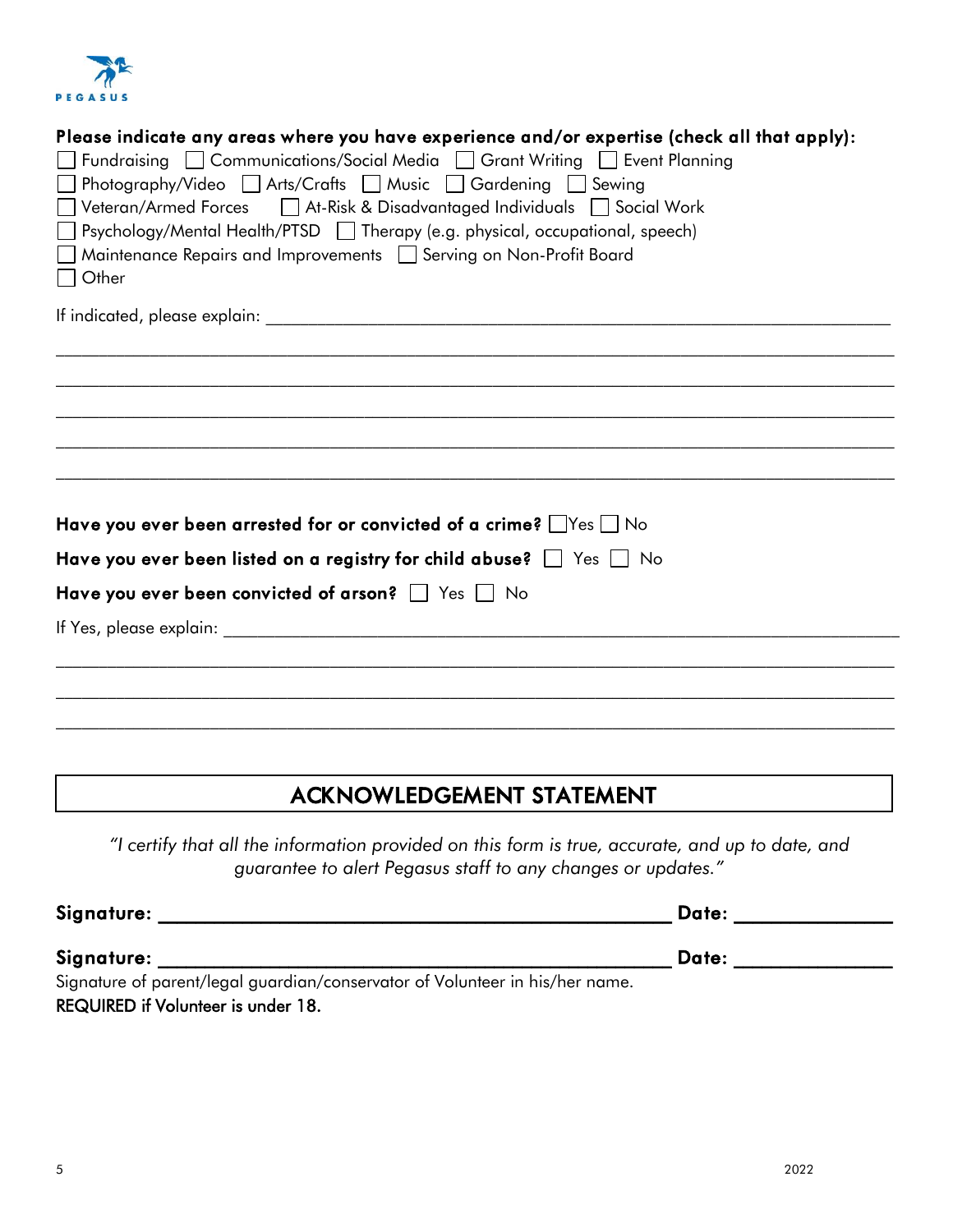

# *BASIC RULES FOR VOLUNTEERS*

#### *ALL VOLUNTEERS WILL:*

- Call the HOTLINE (845-669-8102) when unable to attend at regularly scheduled day and time especially if your situation changes at the last minute
- Will not bring dogs or pets on the premises at any time
- Walk when on the premises (exception: emergencies)
- Use appropriate voices and avoid sudden movements, particularly near the horses
- Not chew gum or eat while in program
- Not use cell phone when in program for calls or texting (exception: emergencies.)
- Ask permission before taking any photographs or video
- Wear appropriate clothing and shoes. Shoes should be comfortable yet offer protection no open toes. Avoid loose or floppy items, long earrings and necklaces. Refrain from using perfume or cologne which can attract bees and/or insects
- Not feed any animals unless instructed by Pegasus personnel
- Prior to the mounted and/or unmounted activities, inform the instructor of any changes in your medical condition that may impact your ability as a volunteer in program
- Inform the instructor and/or volunteer coordinator of any schedule changes or conflicts which would affect your attendance
- Absolutely not smoke anywhere on the premises
- Refrain from use of drugs or alcohol prior to and during program activities
- Follow Pegasus confidentiality agreement

Failure to follow the established safety procedures, demonstration of inappropriate and/or abusive behavior towards others, incidents due to the use of drugs or alcohol, and demonstration of mistreatment/abuse of equines and/or other animals on the site may result in immediate dismissal from Pegasus.

I have read and agree to adhere to the basic rules and procedures outlined above.

*Signature Date*